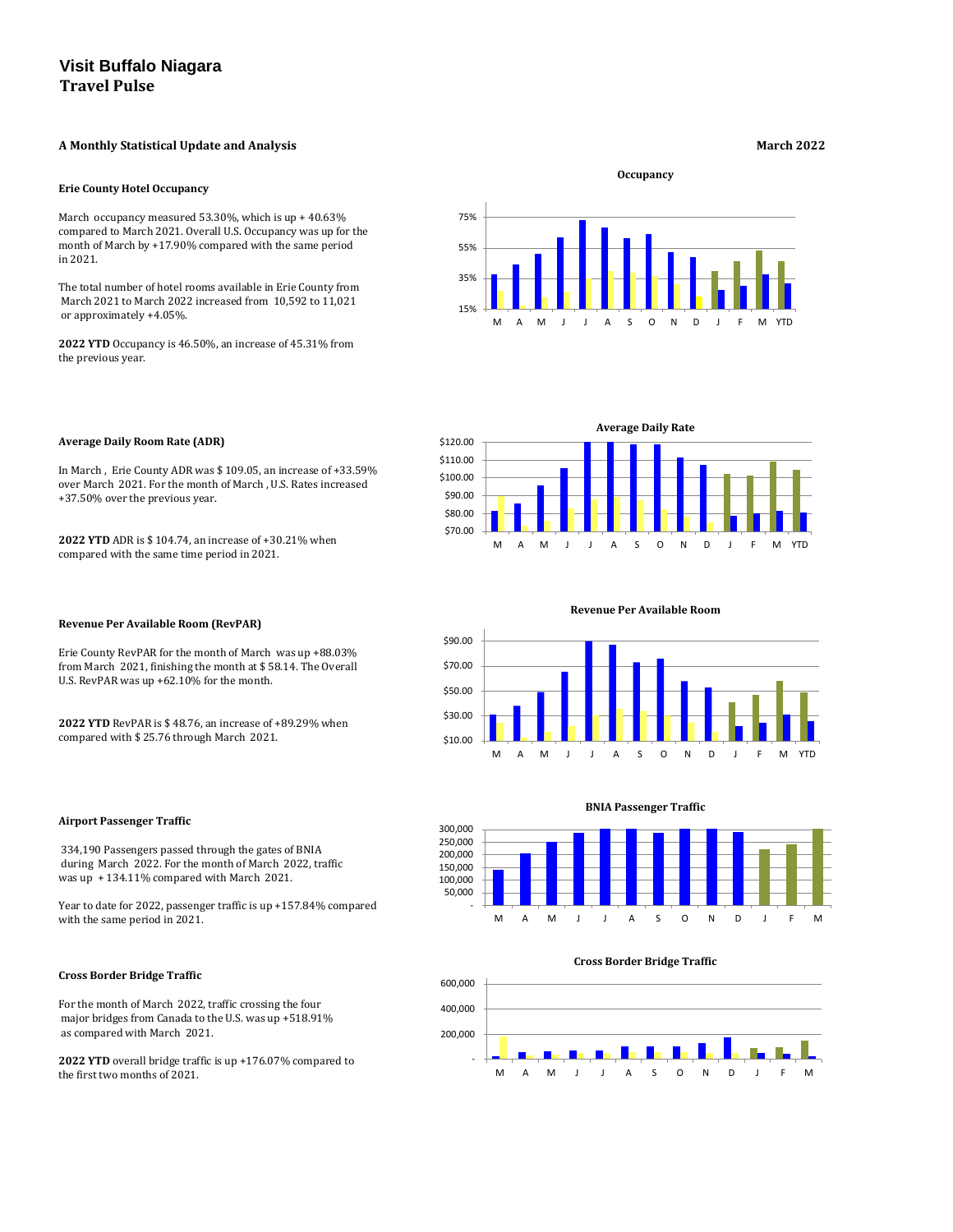## **A Monthly Statistical Update and Analysis March 2022**

#### **U.S. Travel Price Index**

The March 2022 Travel Price Index(TPI) was up 19.36% compared to March 2021. Air Fares, F&B rates, Lodging and Motor Fuel all showed increases in March 2022 of +23.64%, 6.81%, 28.99% and 48.13% respectively.

### **Consumer Confidence**

According to the U.S. Conference Board, the Consumer Confidence Index(CCI) increased to 107.6% in March 2022 up from the previous month's index of 105.7% reported for March 2021. The current CCI is down -2.10 pts from the previous year's March index of 109.70%

### **Currency Exchange**

The average daily value of the Canadian dollar as of March 2022 was down - .35% from the same period in 2021.

|           |              | 2020         | 2021         |              | 2022        |             |
|-----------|--------------|--------------|--------------|--------------|-------------|-------------|
|           | Low          | <b>High</b>  | Low          | High         | Low         | <b>High</b> |
| January   | 0.7557<br>s  | \$0.7710     | \$0.7806     | \$0.7920     | \$0.7830    | \$0.8017    |
| February  | 0.7447<br>Ś. | \$0.7527     | \$0.7795     | \$0.7981     | \$0.7793    | \$0.7888    |
| March     | 0.6898<br>S. | \$0.7173     | \$0.7894     | \$0.7953     | 0.7772<br>S | \$0.8019    |
| April     | 0.7034<br>S  | \$0.7192     | \$0.7926     | \$0.8140     | \$          | \$          |
| May       | \$0.7080     | \$0.7265     | \$0.8120     | \$0.8298     | \$          | \$          |
| June      | 0.7309<br>S. | \$0.7472     | \$0.8052     | 0.8306<br>Ś. | \$          | \$          |
| July      | \$0.7344     | \$0.7485     | \$0.7838     | \$0.8102     | \$          | \$          |
| August    | \$0.7476     | \$0.7668     | \$0.7778     | \$0.8002     | \$          | \$          |
| September | 0.7465<br>S  | \$0.7660     | \$0.7795     | 0.7988<br>Ś. | \$          | \$          |
| October   | \$0.7491     | \$0.7621     | \$0.7093     | \$0.8111     | \$          | \$          |
| November  | 0.7543<br>S. | \$0.7713     | \$0.7817     | 0.8085<br>Ś  | Ś           | \$          |
| January   | 0.7364<br>S  | 0.7529<br>S. | 0.7727<br>Ś. | 0.7910<br>Ŝ  | \$          | \$          |

| 2022<br>LULL | 2021<br>$-521$ | 2020 |
|--------------|----------------|------|

#### **Legend:**

#### **CANADIAN TO U.S. DOLLAR EQUIVALENTS**



**Consumer Confidence Index: March 2022**

Consumer Confidence index 100=1985

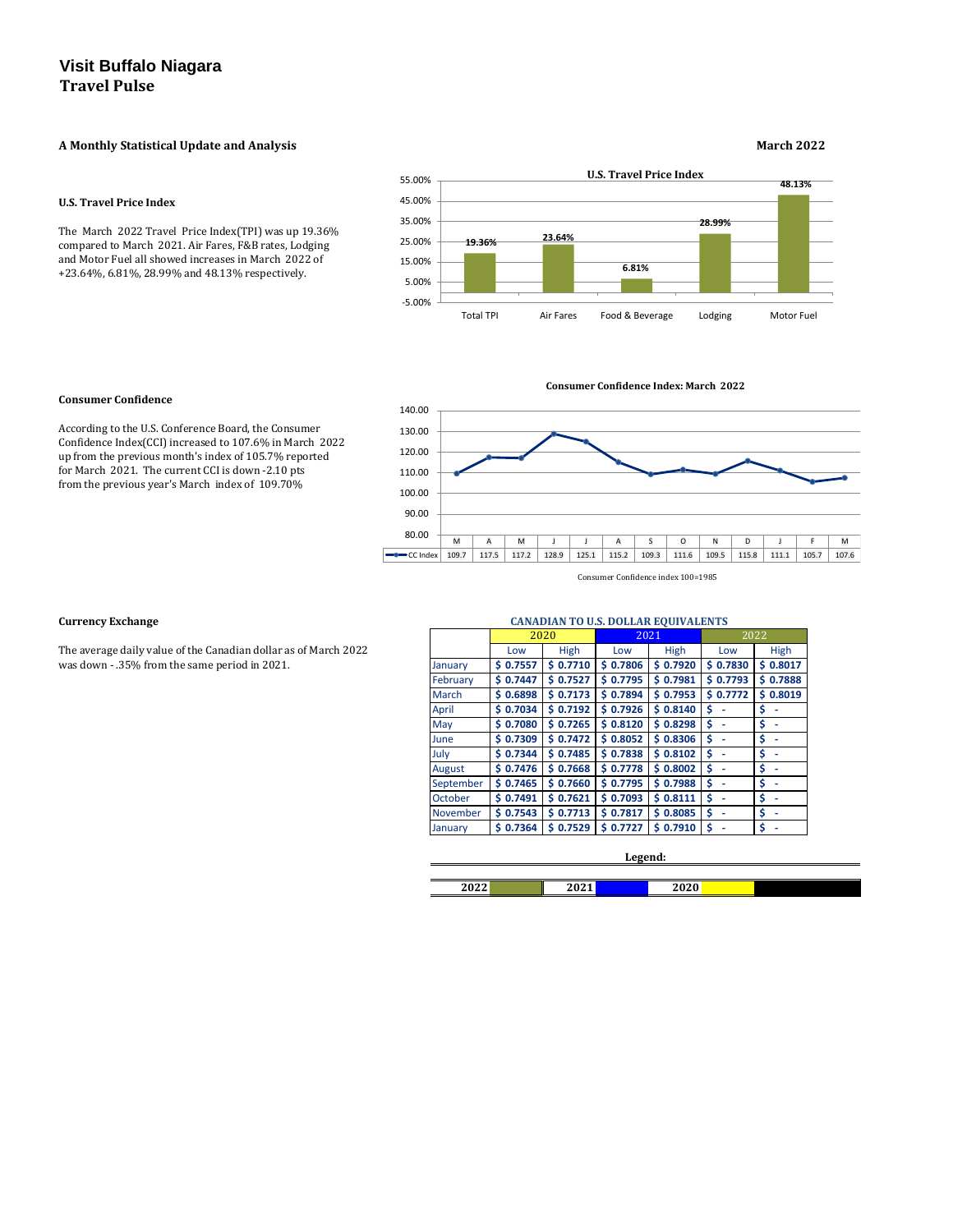# **A Monthly Statistical Update and Analysis March 2022**

#### **Buffalo Niagara Convention Center Events Hosted**

The building re-opened in October 2021, after being closed since March 2020. In March 2022, the building hosted 4 events. Since opening in October 2021, the building has hosted a total of 32 events.

## **Buffalo Niagara Convention Center Attendance**

The building re-opened in October 2021, after being closed since March 2020. For calendar year 2022, the building hosted 11 events with a total attendance of 92,337 people. Since re-opening in October 2021, the building has hosted nearly 114,000 people.

**Buffalo Niagara Convention Center Economic Impact**

The building re-opened in October 2021, after being closed since March 2020. In calendar year 2022, the building hosted 11events with an economic impact of \$ 6,120,000. Since re-opening in October 2021, the building has hosted 32 events with a total economic impact of approximately \$ 7.3 million dollars.



\$3,340,000

\$2,731,000